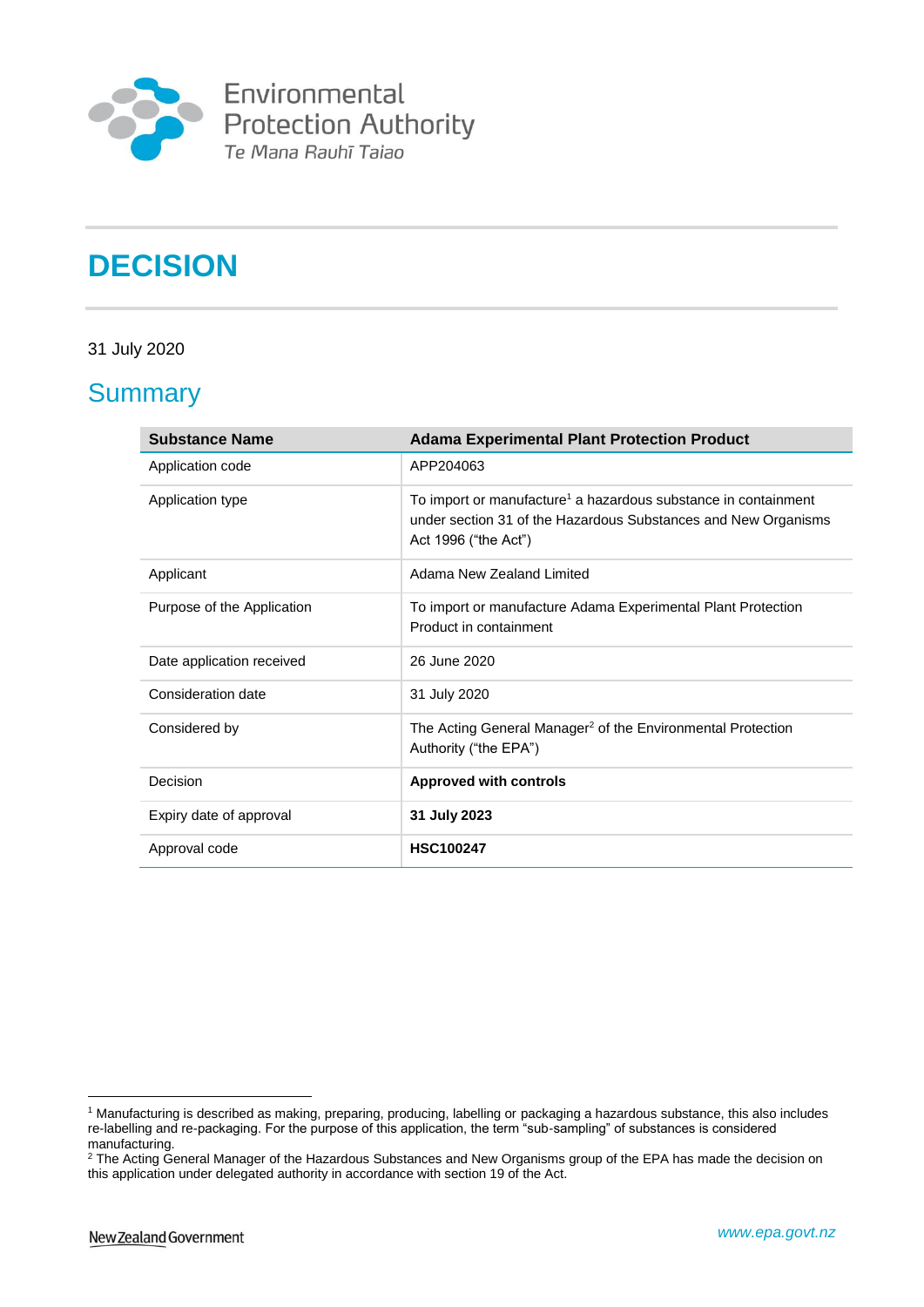## 1. Background

- 1.1. Adama New Zealand Limited ('the applicant") sought approval under section 32 of the Act to import or manufacture one hazardous substance ("the substance") in containment.
- 1.2. This substance is a fungicide and contains an existing active ingredient that is present in currently approved substances in New Zealand.
- 1.3. The applicant intends to use the substance in small-scale field trials and laboratory studies in order to determine the efficacy, safety and residue profile of the substance. The substance will be trialled in New Zealand with the intention of obtaining EPA approval and Agricultural Compounds and Veterinary Medicines (ACVM) registration.

### 2. Process

#### **Application receipt**

2.1. The application was formally received on 26 June 2020 under section 31 of the Act.

**Information available for consideration**

- 2.2. The information available for the consideration includes the:
	- application form
	- confidential appendices to the application, including information on the substance
	- EPA staff advice memorandum.
- 2.3. The available information is sufficient to assess the application.

### 3. Hazardous properties

- 3.1. The applicant submitted information on the hazards of the substance for which approval is sought. It is noted that this is an experimental substance, and as such there is insufficient information available for the hazard classifications of the substance to be determined.
- 3.2. Based on the available information, this substance may cause adverse effects to human health and the environment. The potential adverse effects are expected to be similar to other plant protection substances that are already approved under the Act for import or manufacture with controls.

### 4. Assessment of risks

- 4.1. The applicant has proposed a containment system and information on how they intend to address the risks from the following:
	- To limit the likelihood of escape of any contained hazardous substances or contamination of the facility by hazardous substances
	- To exclude organisms from a facility or to control organisms within a facility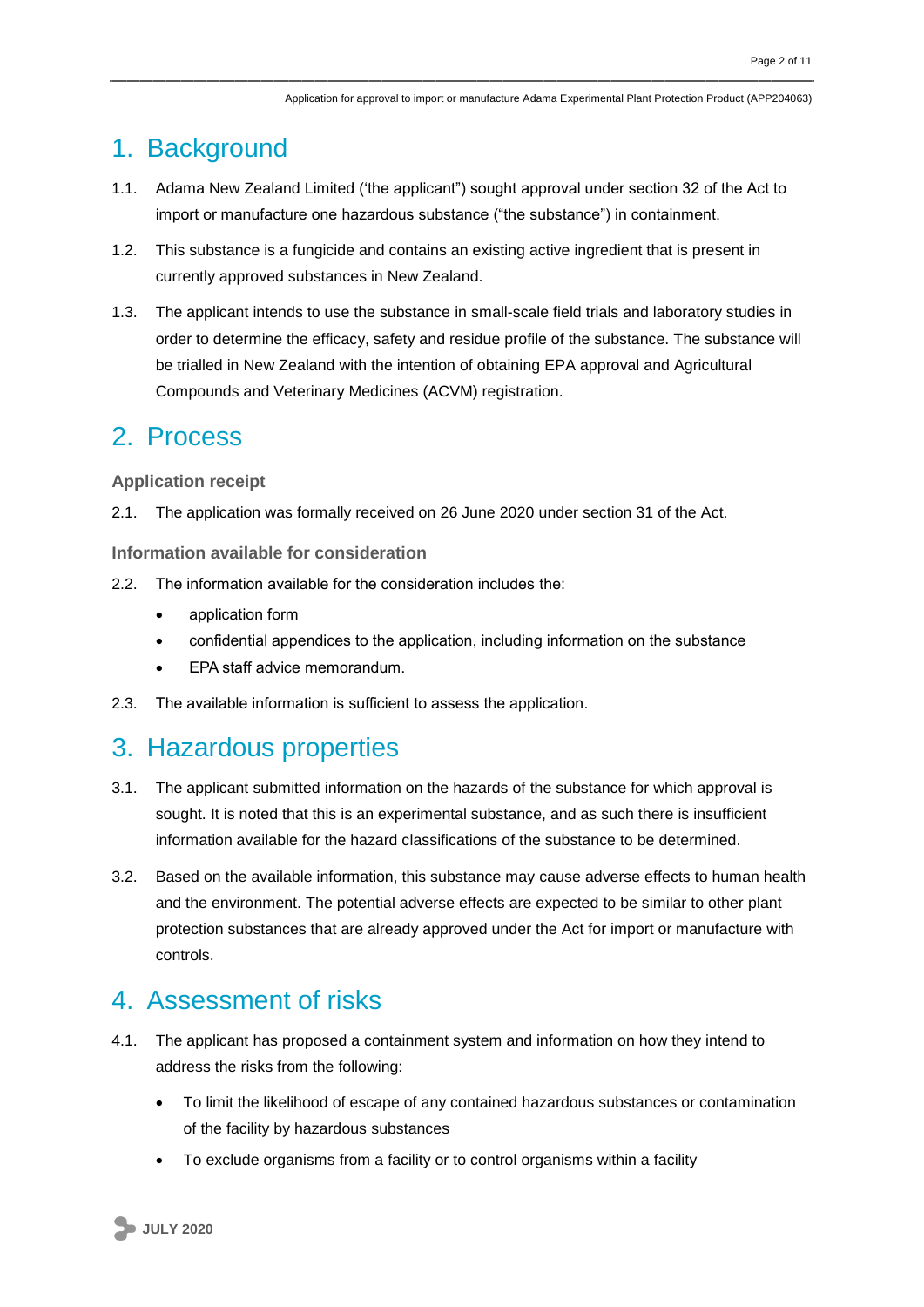- To exclude unauthorised people from a facility
- To prevent unintended release of the substance by experimenters working with a substance
- To control the effects of an accidental release of the substance
- Inspection and monitoring requirements of the containment facility
- 4.2. The EPA considered the applicant's assessment and determined that the substance may pose risks such as, but not limited to, those detailed below.

#### **Risks to human health and the environment**

- 4.3. The substance may cause adverse effects to human health and the environment if people or non-target organisms are exposed to the substance.
- 4.4. The substance could potentially contaminate waterways, groundwater, soil or neighbouring properties. These potential exposures could result from an incident during importation, manufacture, storage, transport, application, or disposal of the substance. The risk of an incident occurring with the proposed controls in place is considered negligible.
- 4.5. The likely route for human exposure is through oral or dermal contact while handling the substance. However, it is unlikely that people using the substance will be exposed in this way provided that risk mitigation measures are in place. These measures include the use of personal protective equipment (PPE), and qualification requirements for people preparing and handling the substance.
- 4.6. There is also a risk that members of the public may be exposed to the substance. This is mitigated by controls that limit access to the field trial sites and manufacturing site to authorised personnel only. Field trials are limited to sites that do not include land or facilities that the public can legally access without permission. The manufacturing site is a secure site with measures in place to prevent access from unauthorised people.
- 4.7. Non-target animals foraging within the field trial site may be exposed to the substance either via contact with or consumption of treated produce or vegetation. This is mitigated by a control that specifies that trial sites that are at risk of entry by grazing animals must be secured by stockproof fencing. The approval holder is also required to ensure that non-target species are not adversely affected by the use of the substance.
- 4.8. With the controls in Appendix A and restrictions under other relevant legislation, the risks to human health and the environment posed by the importation or manufacture of the substance (in containment) are negligible.
- 4.9. There are also requirements under the Health and Safety at Work Act 2015 and associated regulations. Note: the Health and Safety at Work Requirements are not set under this approval but apply in their own right.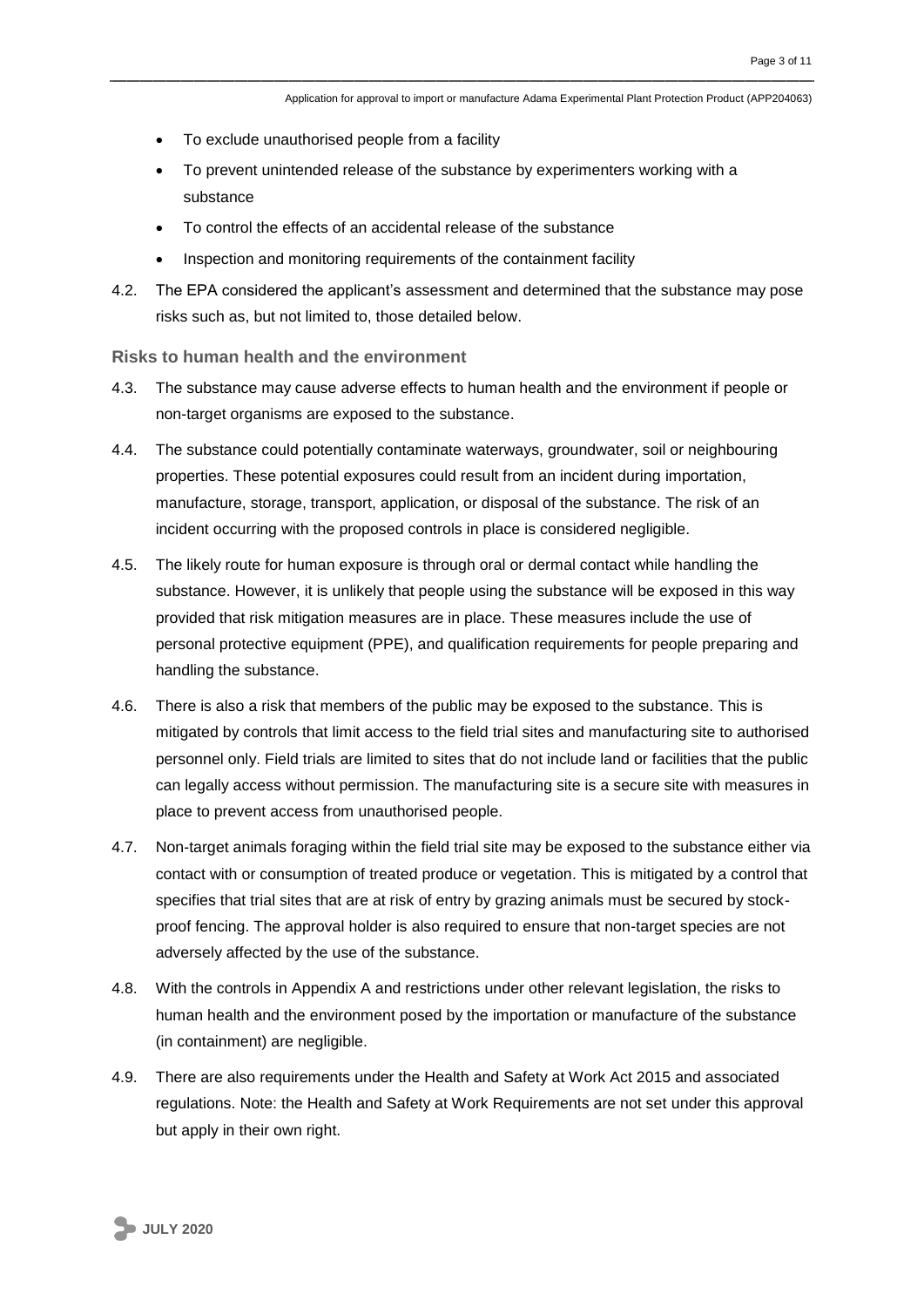**Risks to the relationship of Māori to the environment**

- 4.10. The potential effects of the substance on the relationship of Māori to the environment have been assessed in accordance with sections 5(b), 6(d) and 8 of the Act. Under these sections all persons exercising functions, powers and duties under this Act shall recognise and provide for the maintenance and enhancement of people and communities to provide for their cultural wellbeing, and; take into account the relationship of Māori and their culture and traditions with their ancestral lands, water, taonga and the principles of the Treaty of Waitangi (Te Tiriti o Waitangi).
- 4.11. It is unlikely that the importation or manufacture of the substance in containment will impact on Māori culture or traditional relationships with the environment.
- 4.12. If the substance is managed in accordance with the controls in Appendix A, it would be likely to be consistent with the principles of the Treaty of Waitangi, particularly the principle of active protection.

**Assessment of risks to society, the community and the market economy**

4.13. No risks to society, communities or the market economy were identified from importing or manufacturing the substance in containment.

**New Zealand's international obligations**

4.14. None of New Zealand's international obligations were identified as being impacted by importing or manufacturing the substance in containment.

### 5. Assessment of containment

**Purpose of the approval**

- 5.1. Under section 32 of the Act, a containment approval may only be granted if the application is for one of the purposes specified in section 30 of the Act.
- 5.2. The applicant notes that the purpose of this application is to conduct research and development on the substance, in accordance with section 30(b) and section 30(ba) of the Act. The application is therefore eligible for consideration under section 32 of the Act.

#### **Adequacy of containment**

- 5.3. Section 32(1) of the Act requires that the substance can be adequately contained. The potential for the substance to escape from containment was assessed by taking into account the containment system proposed by the applicant and the potential pathways for release of the substance.
- 5.4. Section 32(2) of the Act specifies that a containment approval for a hazardous substance must include controls for each of the applicable matters specified in Schedule 3. The approval may also include controls that provide for any other matters in order to give effect to the purpose of the Act.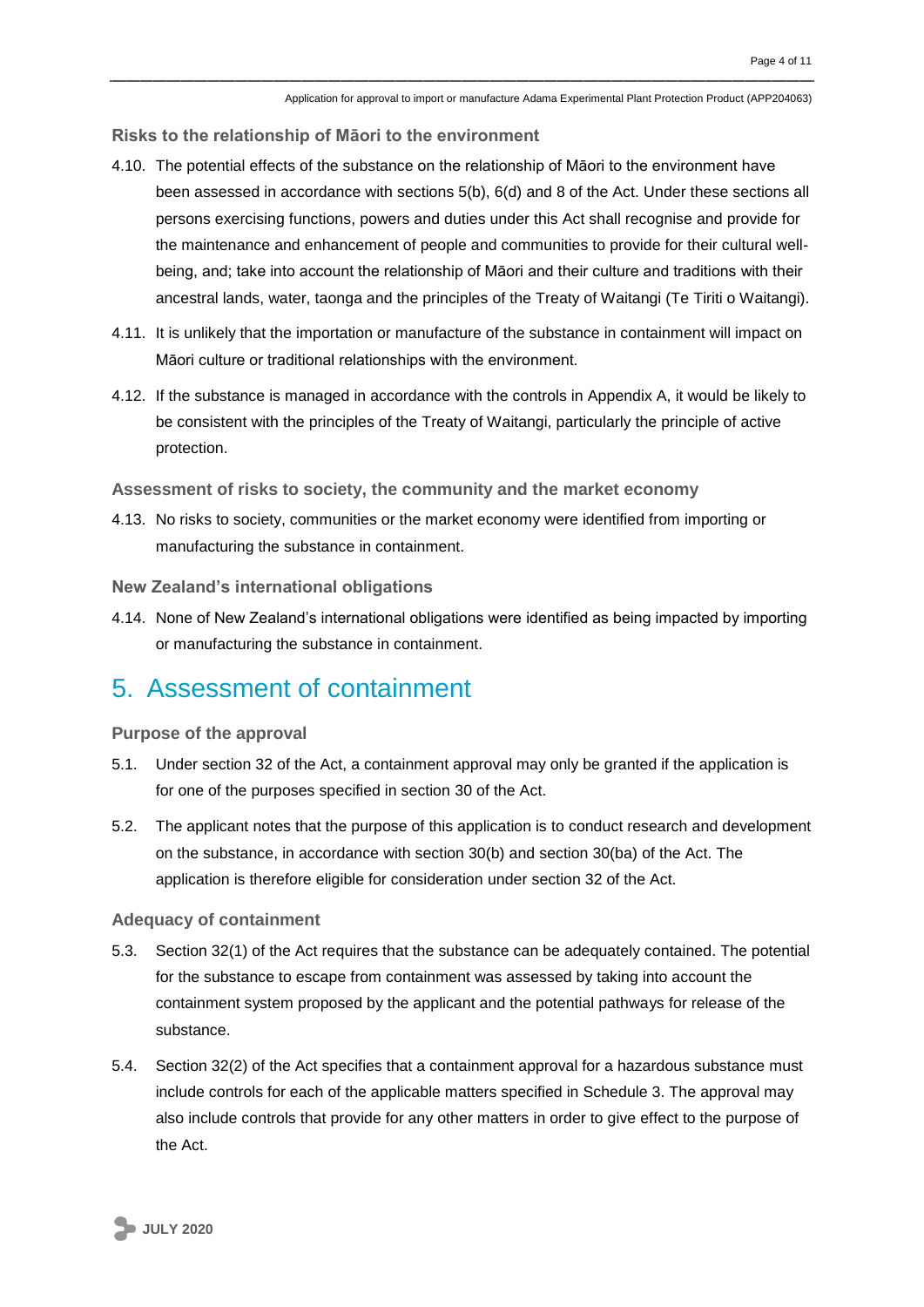- 5.5. Applying the Schedule 3 requirements and using the information provided by the applicant, a set of controls was developed to ensure adequate containment of the substance.
- 5.6. The applicant was provided with the proposed controls and given an opportunity to comment. The applicant has accepted the proposed controls.
- 5.7. Having considered all the applicable matters, the EPA has determined that the substance can be imported or manufactured in containment, provided that the controls in Appendix A are complied with.

# 6. Decision

- 6.1. Pursuant to section 32 of the Act, I have considered this application for an approval to import or manufacture Adama Experimental Plant Protection Product in containment. I have applied the relevant sections of the Act and clauses of the Hazardous Substances and New Organisms (Methodology) Order 1998.
- 6.2. I am satisfied that Adama Experimental Plant Protection Product can be adequately contained with the controls in Appendix A.
- 6.3. Therefore, the application to import or manufacture Adama Experimental Plant Protection Product in containment is granted until **31 July 2023**.

**Dr Clark Ehlers Date: 31 July 2020**

Acting General Manager, HSNO, EPA

**JULY 2020**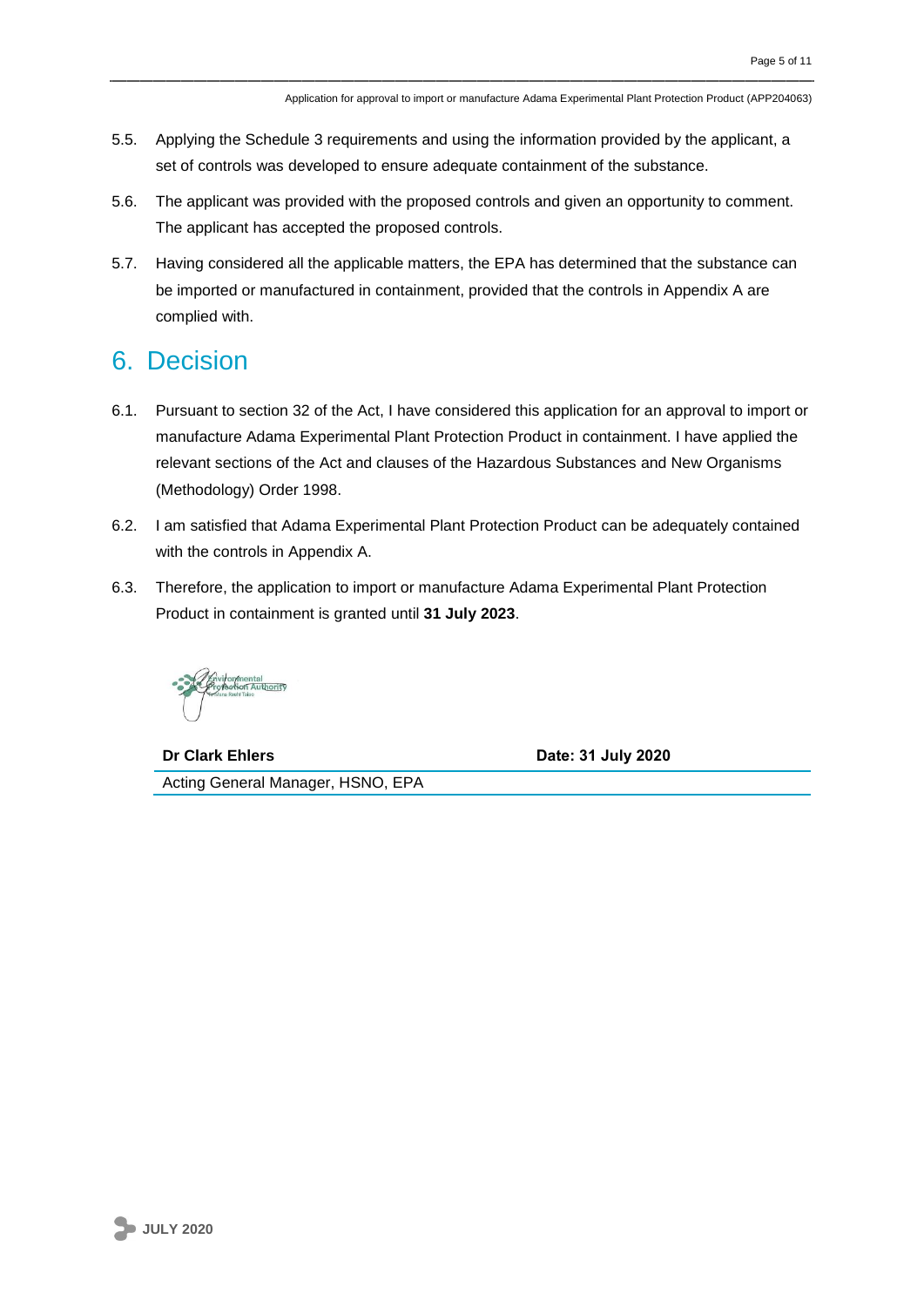# Appendix A: Controls applying to the importation or manufacture of Adama Experimental Plant Protection **Product**

#### **General**

- 1. In these controls, "approval holder" refers to Adama New Zealand Limited.
- 2. In these controls, "substance" refers to, and is limited only to, Adama Experimental Plant Protection Product.
- 3. Adama Experimental Plant Protection Product consists of one (1) formulation declared with application APP204063. This substance is summarised in confidential Appendix B.

#### **Accountability**

4. The approval holder must ensure compliance with all the controls in this approval.

#### **Requirement for containment**

5. The substance must be in containment at all stages of its life cycle in New Zealand.

#### **Limitations**

- 6. This approval expires on **31 July 2023**.
- 7. The approval holder must ensure that the nature of the field trials and laboratory testing of the substance is in accordance with the activities proposed in application APP204063, unless otherwise specified by the controls on this approval.
- 8. Over the term of this approval, the approval holder may import or manufacture up to five (5) kilograms or five (5) litres, of the substance covered under this approval.

#### **General requirements**

- 9. The substance must be correctly packaged. The substance is correctly packaged if it is packed in accordance with the Hazardous Substances (Packaging) Notice 2017 and their packaging complies with the same Notice.
- 10. The substance must be correctly labelled. The substance is correctly labelled if it is packed in a container that is labelled in accordance with the Hazardous Substances (Labelling) Notice 2017. The label must include the name and New Zealand contact details for Adama New Zealand Limited, including a 24-hour emergency contact phone number.
- 11. A safety data sheet (SDS) must accompany the substance at all stages of its life cycle in New Zealand. The SDS must comply with the relevant requirements of the Hazardous Substances (Safety Data Sheets) Notice 2017.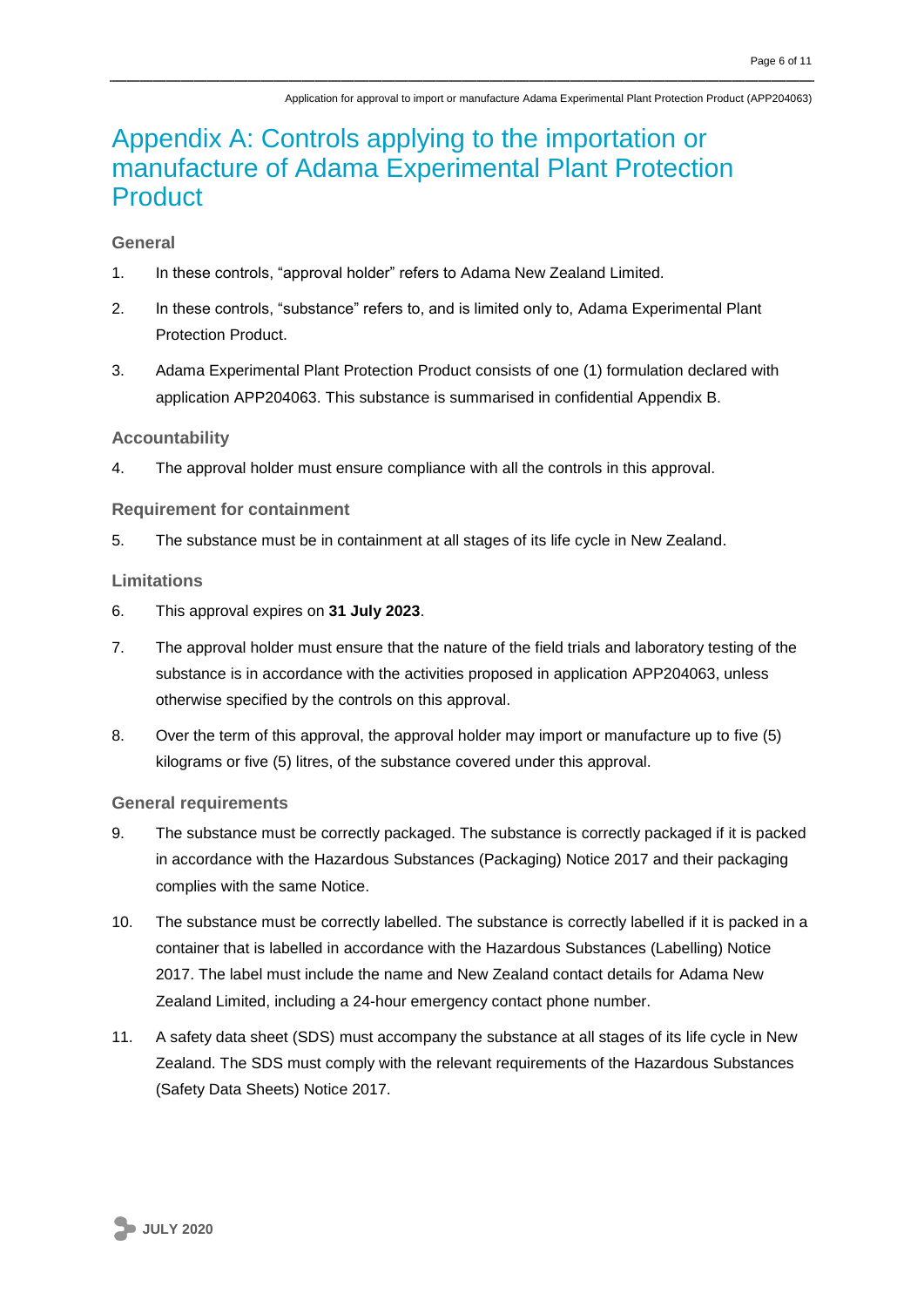#### **Workplace site and storage requirements**

12. Secondary containment must be provided for the substance throughout its lifecycle to ensure that the substance is adequately contained in the event of an emergency.

#### **Containment facility**

- 13. The approval holder must only conduct laboratory studies for the substance at the test facility described by the approval holder in the application. This facility is described as the "containment facility".
- 14. Unauthorised persons must be excluded from the containment facility.
- 15. The containment facility must, as far as is reasonably practical, be managed so as to exclude unwanted organisms.

#### **Field trial sites**

- 16. Each field trial of a substance must be undertaken in containment within an area specifically designated as a 'field trial site'. This site may be all or part of a property or facility.
- 17. The field trial sites must include:
	- a. all preparation, storage and operational areas related to the study
	- b. all necessary buffer zones
	- c. any area used for cleaning equipment or disposing of rinse water
	- d. any area on which any excess mixture of the substance are applied.
- 18. The field trial sites must only be land or facilities that the public cannot legally access without permission of the owner or legal occupier.
- 19. Unauthorised people must be excluded from the field trial sites.
- 20. Signs must be displayed at every vehicular and pedestrian entrance to the field trial sites for the duration of the trials. The signs must state :
	- a. that the site is subject to the trial of a hazardous substance
	- b. the general type of hazards of each substance that is being trialled
	- c. the immediate response action to be taken in an emergency
	- d. that unauthorised access to the site is not permitted
	- e. a 24-hour emergency contact phone number
- 21. The management of the signs referred to in Control 20 must be compliant with regulation 2.5(2) of the Health and Safety at Work (Hazardous Substances) Regulations 2017, as if references to regulation 2.6 in those regulations were references to Control 20 of this approval.
- 22. Field trial sites that are at risk of entry by grazing animals must be secured by stock-proof fencing to exclude grazing animals for the duration of the trial.

**Use**

23. The substance must only be used in a workplace.

**JULY 2020**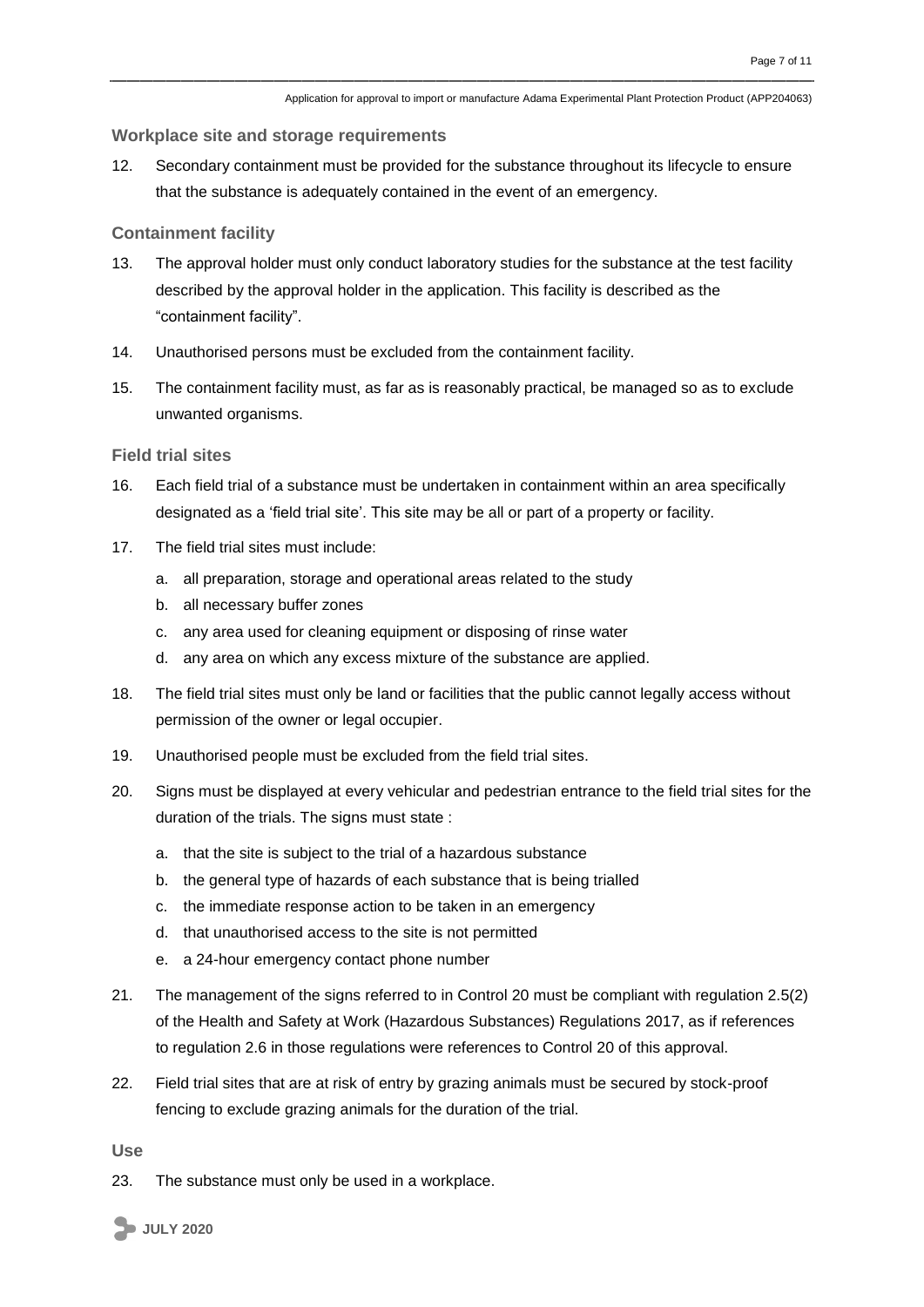- 24. The substance must only be applied using ground-based methods.
- 25. The substance must not be applied directly to, or enter into water or a waterway.
- 26. The substance must not be used outdoors as bait, or part of a bait, to target vertebrate species.
- 27. Any crop or produce to which the substance is applied must not be used for food by people or animals, unless that use is specifically permitted by the Agricultural Compounds and Veterinary Medicines group of the Ministry for Primary Industries.
- 28. The use of the substance must be compliant with clause 46 of the Hazardous Substances (Hazardous Property Controls) Notice 2017, as if the substance was a class 9 pesticide.
- 29. The use of the substance must be compliant with clause 47 of the Hazardous Substances (Hazardous Property Controls) Notice 2017, as if the substance was a class 9 pesticide.
- 30. The field trials must not result in exposure of any of the substance to a place in which people or organisms may be significantly adversely affected by the substance.
- 31. All reasonable steps must be taken to ensure that non-target species are not adversely affected by the use of the substance.
- 32. The use of the substance must be compliant with clause 58 of the Hazardous Substances (Hazardous Property Controls) Notice 2017, as if the substance was a class 9.4 pesticide.
- 33. Any person that handles the substance must use personal protective clothing or equipment that is designed, constructed, and operated to ensure that the person:
	- a. does not come in contact with the substance
	- b. is not exposed to a concentration of the substance that may cause an adverse effect to the person.

#### **Storage**

34. The substance must be held in a locked container when not in use.

#### **Transport**

35. No person may transport the substance on a passenger service vehicle<sup>3</sup>.

#### **Disposal**

- 36. The disposal of the substance must be in compliance with the Hazardous Substances (Disposal) Notice 2017.
- 37. Any equipment used to prepare or apply the substance must be cleaned after use, and the rinsate either sprayed within the field trial site or disposed of in compliance with the Hazardous Substances (Disposal) Notice 2017.

<u>.</u>

<sup>&</sup>lt;sup>3</sup> As defined in section 2(1) of the Land Transport Act 1998.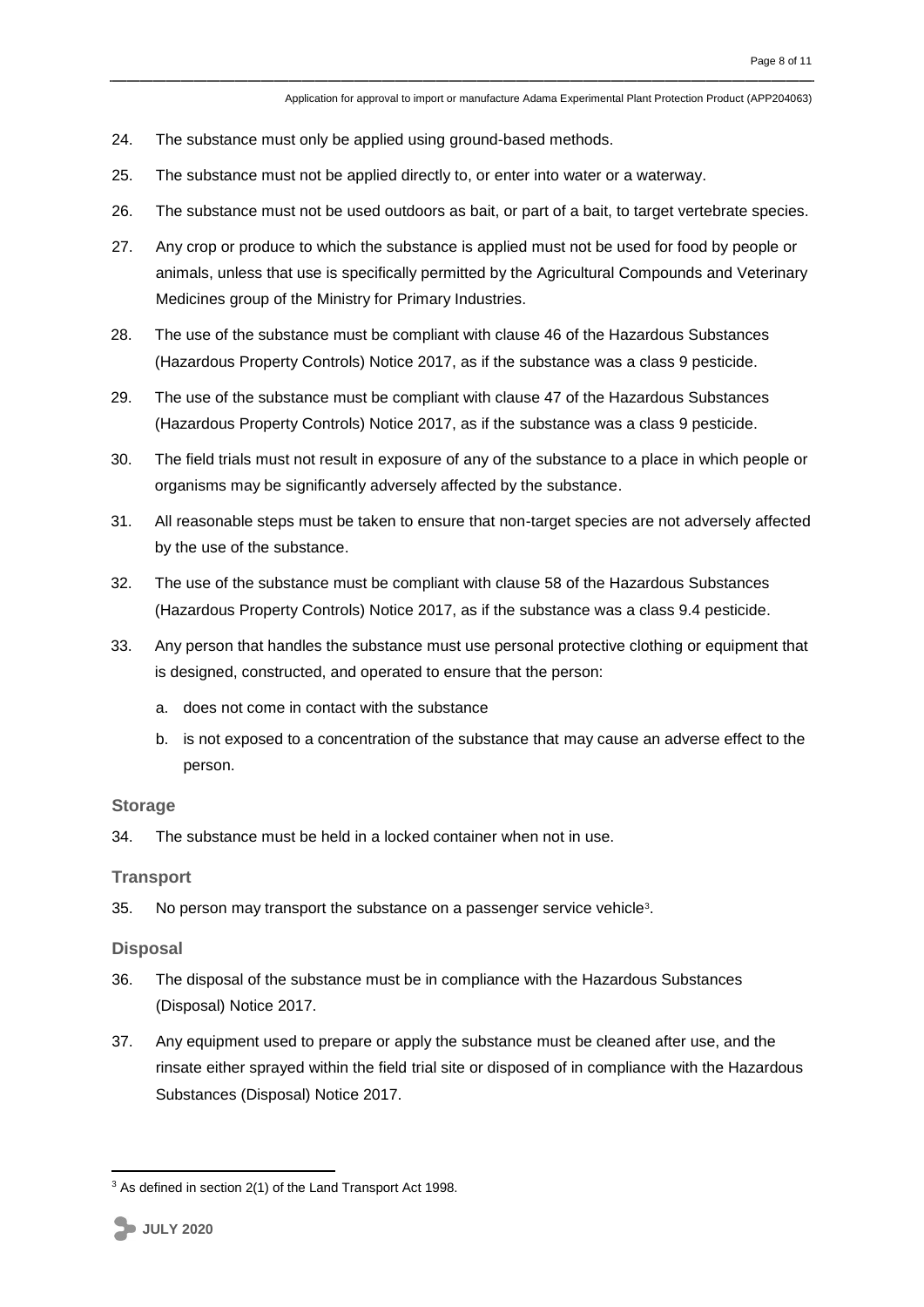- 38. Any crop or produce to which the substance is applied, and is not permitted to be used as food by Control 27, must be disposed of by mulching, ploughing-in, composting or burial at the field trial site or by disposal at an approved landfill.
- 39. At the expiry of this approval, the substance must:
	- a. have been used up, or
	- b. have been disposed of, or
	- c. have been exported, or
	- d. be contained in a laboratory compliant with Part 18 of the Health and Safety at Work (Hazardous Substances) Regulations 2017, or
	- e. be covered under a new approval.

#### **Personnel qualifications**

- 40. The qualification for a person that mixes, loads, or otherwise handles the substance in preparation for application must be compliant with the relevant qualification requirements in clauses 60, 63 and 64 of the Hazardous Substances (Hazardous Property Controls) Notice 2017 as if the substance were a class 9.1A, 9.2A, 9.3A, or 9.4A pesticide or plant growth regulator.
- 41. Any person entering the field trial site must have received sufficient instruction on the containment regime to enable the person to meet their responsibilities under this approval.

#### **Record keeping and notification**

- 42. Written records must be kept of the amount of the substance imported or manufactured under this approval.
- 43. Written records must be kept for each time the substance is trialled. These records must include the information specified in clause 48(3) of the Hazardous Substances (Hazardous Property Controls) Notice 2017.
- 44. All records kept under this approval must be held by the approval holder for not less than three (3) years after the date on which this approval expires.
- 45. The approval holder must provide any records kept under this approval to the EPA or WorkSafe New Zealand within five (5) working days of the approval holder receiving a written request from the EPA or WorkSafe New Zealand.
- 46. The approval holder must keep a record of the substance that is imported or manufactured under this approval. The record must include:
	- a. the unequivocal identification of the substance;
	- b. the approval number for this containment (**HSC100247**);
	- c. the composition of the substance;
	- d. the dates of substance import or manufacture; and
	- e. the total quantity of the substance imported or manufactured.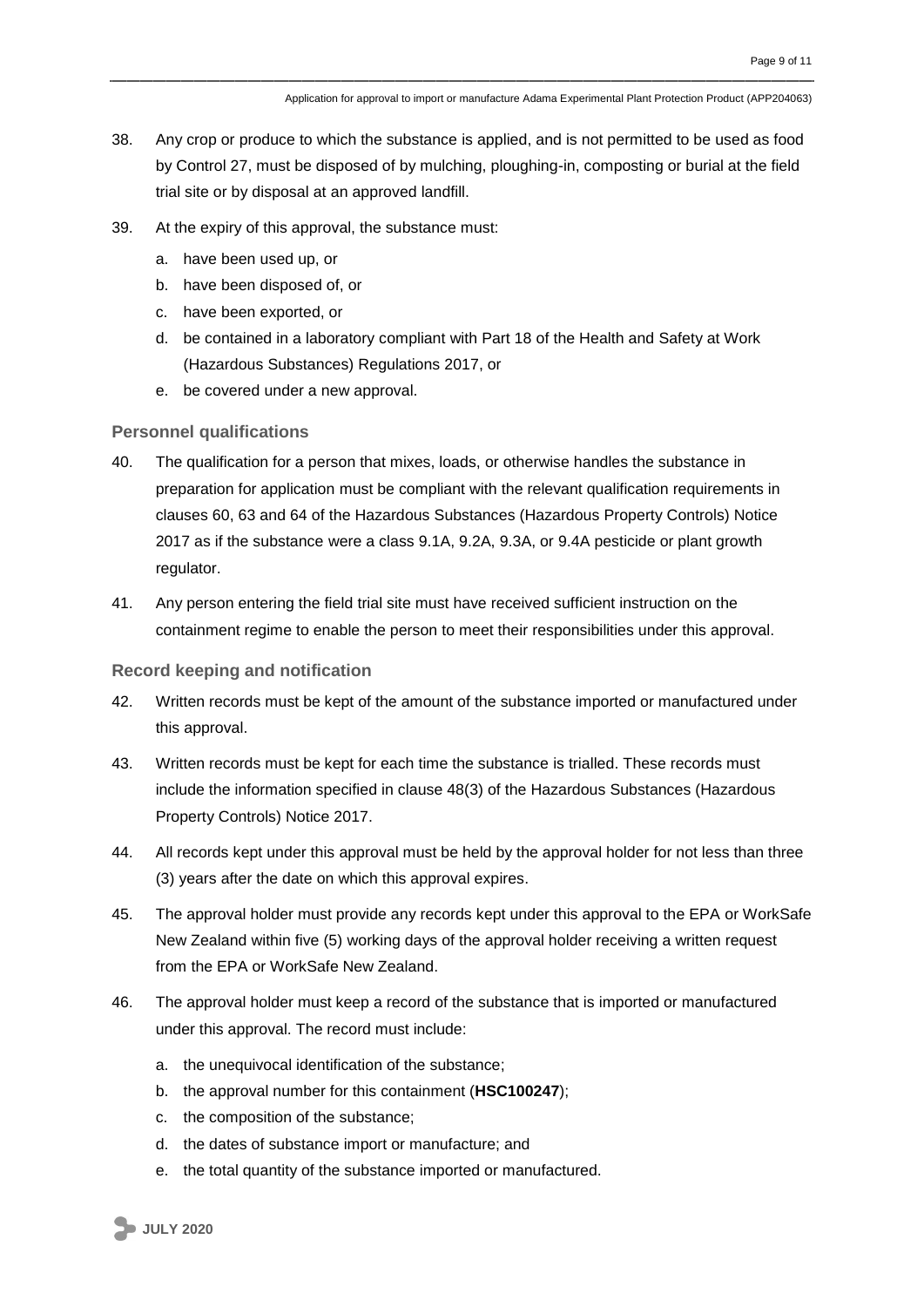Application for approval to import or manufacture Adama Experimental Plant Protection Product (APP204063)

- 47. The approval holder must notify the EPA in writing before the start of any field trial under this approval. The notification must include:
	- a. the application number: APP204063
	- b. the HSNO approval number **HSC100247**
	- c. the name and contact information for the person responsible for the trial
	- d. the physical address of the field trial location
	- e. the area of land or property that is designated as the field trial site
	- f. the date on which the trial will commence and the expected duration of the trial, and
	- g. the name (as given with APP204063) and total quantity of the substance that will be applied.

#### **Emergency management**

- 48. Any spillage of the substance must e contained, prevented from entering into any waterway, and absorbed with an appropriate material. This material must then be disposed of in compliance with the Hazardous Substances (Disposal) Notice 2017.
- 49. Any facility that contains the substance must be able to be readily decontaminated in the event of a spill.

#### **Breach of containment**

- 50. If any of the substance is applied other than in the intended application area, or are lost or spilt, the approval holder must report the nature and quantity of the substance within 24 hours of this incident to the EPA and the Regional Council or councils in whose area the incident occurred.
- 51. If for any reason a breach of containment occurs, other than those specified in Control 50 the approval holder must report the nature of the incident to the EPA within 24 hours of the incident occurring.

#### **Interpretation**

52. Unless defined below, terms used in the controls have the same meaning as defined in the Act or Notices made under the Act.

| <b>Term</b>                         | <b>Definition</b>                                                                                                                                                           |
|-------------------------------------|-----------------------------------------------------------------------------------------------------------------------------------------------------------------------------|
| Ground-based application<br>methods | These methods include, but are not limited to, application by ground-boom,<br>airblast or knapsack, and do not include aerial application methods.                          |
| waterway                            | Includes every river, stream, passage, and channel on or under the ground,<br>whether natural or not, through which water flows, whether continuously or<br>intermittently. |